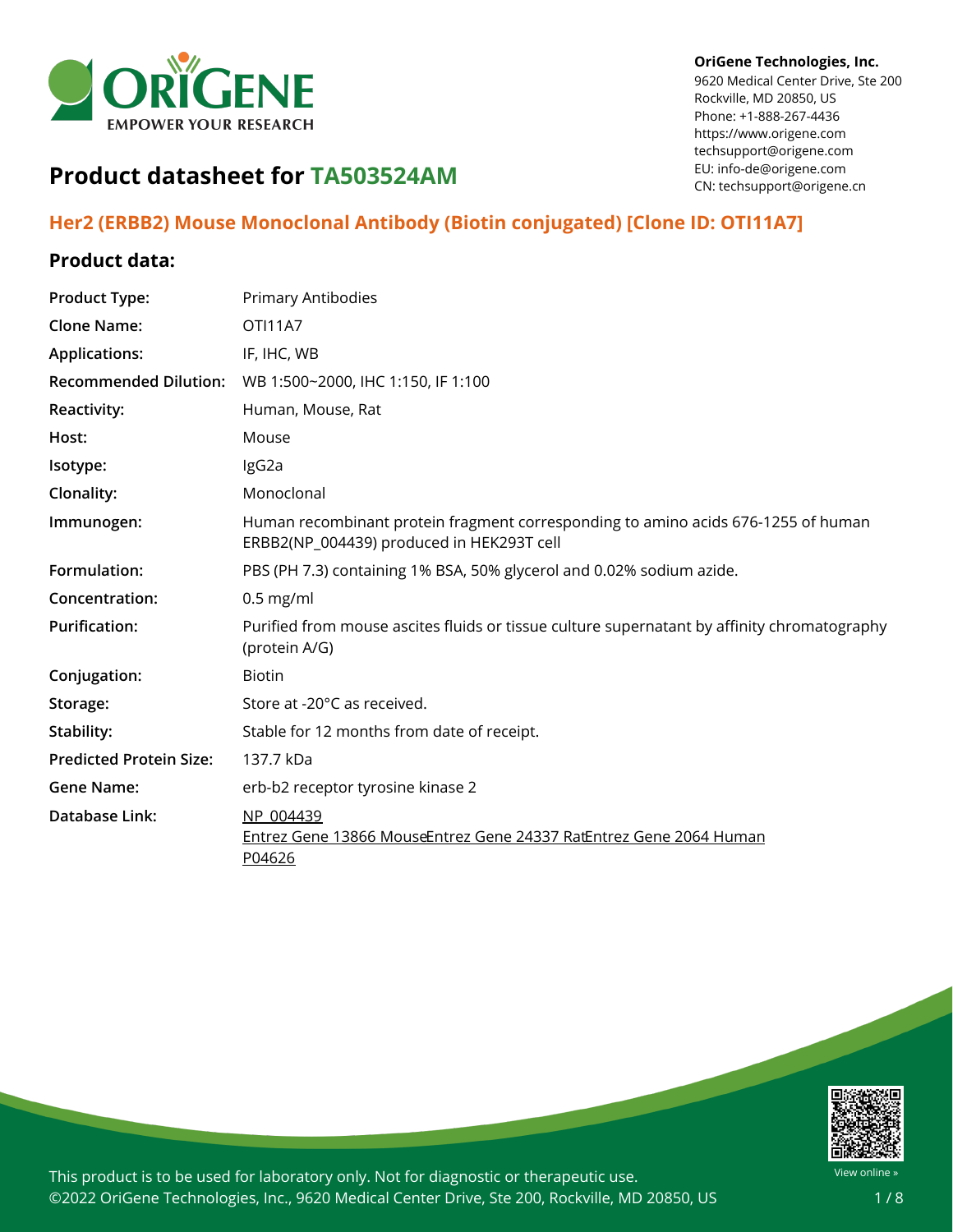| ORIGENE                  | Her2 (ERBB2) Mouse Monoclonal Antibody (Biotin conjugated) [Clone ID: OTI11A7] - TA503524AM                                                                                                                                                                                                                                                                                                                                                                                                                                                                                                                                                                                                                                                                                                                                                                                                                                                                                                                                                               |  |
|--------------------------|-----------------------------------------------------------------------------------------------------------------------------------------------------------------------------------------------------------------------------------------------------------------------------------------------------------------------------------------------------------------------------------------------------------------------------------------------------------------------------------------------------------------------------------------------------------------------------------------------------------------------------------------------------------------------------------------------------------------------------------------------------------------------------------------------------------------------------------------------------------------------------------------------------------------------------------------------------------------------------------------------------------------------------------------------------------|--|
| Background:              | This gene encodes a member of the epidermal growth factor (EGF) receptor family of<br>receptor tyrosine kinases. This protein has no ligand binding domain of its own and therefore<br>cannot bind growth factors. However, it does bind tightly to other ligand-bound EGF receptor<br>family members to form a heterodimer, stabilizing ligand binding and enhancing kinase-<br>mediated activation of downstream signalling pathways, such as those involving mitogen-<br>activated protein kinase and phosphatidylinositol-3 kinase. Allelic variations at amino acid<br>positions 654 and 655 of isoform a (positions 624 and 625 of isoform b) have been reported,<br>with the most common allele, Ile654/Ile655, shown here. Amplification and/or overexpression<br>of this gene has been reported in numerous cancers, including breast and ovarian tumors.<br>Alternative splicing results in several additional transcript variants, some encoding different<br>isoforms and others that have not been fully characterized. [provided by RefSeq] |  |
| Synonyms:                | CD340; HER-2; HER-2/neu; HER2; MLN 19; NEU; NGL; TKR1                                                                                                                                                                                                                                                                                                                                                                                                                                                                                                                                                                                                                                                                                                                                                                                                                                                                                                                                                                                                     |  |
| Note:                    | Antibody specificy evaluation by using OriGene Protein microarray chip and WB analysis<br>showed that this antibody cross-reacts with CDH1 recombinant protein in overexpression<br>lysates.                                                                                                                                                                                                                                                                                                                                                                                                                                                                                                                                                                                                                                                                                                                                                                                                                                                              |  |
| <b>Protein Families:</b> | Druggable Genome, Protein Kinase, Transmembrane                                                                                                                                                                                                                                                                                                                                                                                                                                                                                                                                                                                                                                                                                                                                                                                                                                                                                                                                                                                                           |  |
| <b>Protein Pathways:</b> | Adherens junction, Bladder cancer, Calcium signaling pathway, Endometrial cancer, ErbB<br>signaling pathway, Focal adhesion, Non-small cell lung cancer, Pancreatic cancer, Pathways in<br>cancer, Prostate cancer                                                                                                                                                                                                                                                                                                                                                                                                                                                                                                                                                                                                                                                                                                                                                                                                                                        |  |

## **Product images:**

**CORIGENE** 

HEK293T cells were transfected with the pCMV6- ENTRY control (Left lane) or pCMV6-ENTRY ERBB2 ([RC212583], Right lane) cDNA for 48 hrs and lysed. Equivalent amounts of cell lysates (5 ug per lane) were separated by SDS-PAGE and immunoblotted with anti-ERBB2. Positive lysates [LY417979] (100ug) and [LC417979] (20ug) can be purchased separately from OriGene.

This product is to be used for laboratory only. Not for diagnostic or therapeutic use. ©2022 OriGene Technologies, Inc., 9620 Medical Center Drive, Ste 200, Rockville, MD 20850, US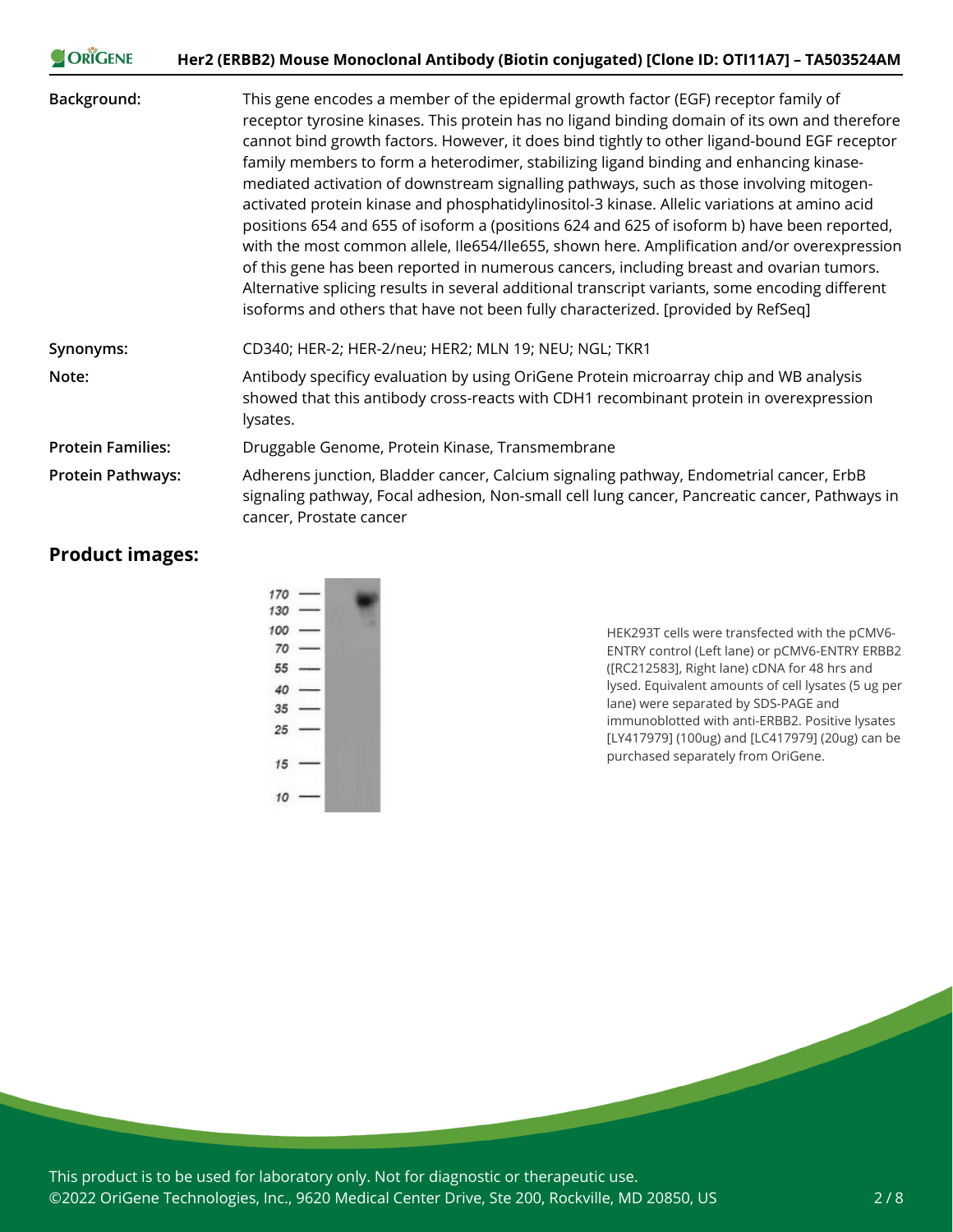

70

55

40

Western blot analysis of extracts (35ug) from 2 different cell lines by using anti-ERBB2 monoclonal antibody (1:500).

Equivalent amounts of cell lysates (10 ug per lane) of wild-type Hela cells (WT, Cat# LC810HELA) and ERBB2-Knockout Hela cells (KO, Cat# [LC810070]) were separated by SDS-PAGE and immunoblotted with anti-ERBB2 monoclonal antibody TA503524. Then the blotted membrane was stripped and reprobed with anti-b-actin antibody ([TA811000]) as a loading control (1:500).



anti-ERBB2

TA503524

anti- $\beta$ -actin

TA811000

Immunohistochemical staining of paraffinembedded Human breast tissue within the normal limits using anti-ERBB2 mouse monoclonal antibody. (Heat-induced epitope retrieval by 10mM citric buffer, pH6.0, 100°C for 10min, [TA503524])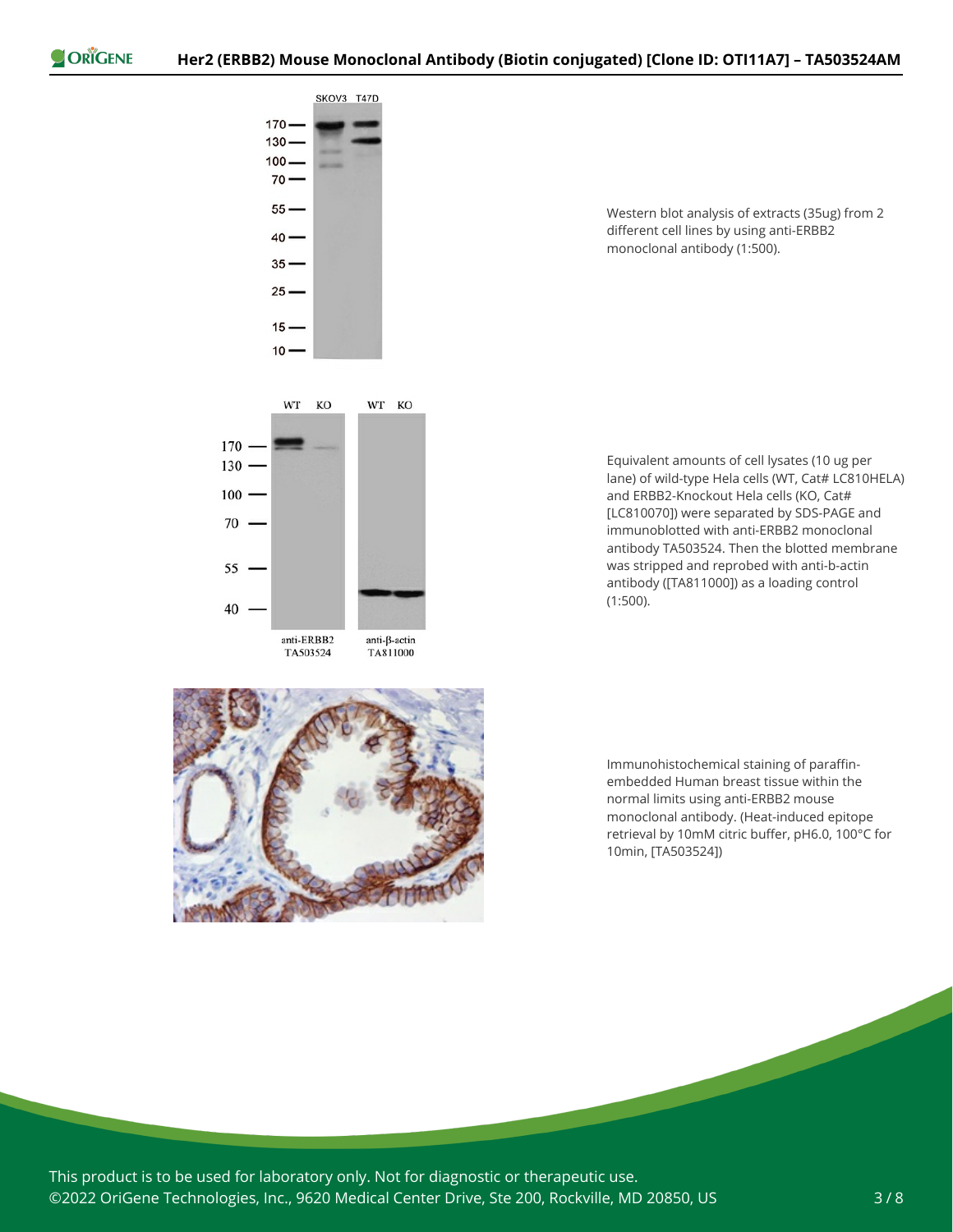

Immunohistochemical staining of paraffinembedded Adenocarcinoma of Human breast tissue using anti-ERBB2 mouse monoclonal antibody. (Heat-induced epitope retrieval by 10mM citric buffer, pH6.0, 100°C for 10min, [TA503524])

Immunohistochemical staining of paraffinembedded Human colon tissue within the normal limits using anti-ERBB2 mouse monoclonal antibody. (Heat-induced epitope retrieval by 10mM citric buffer, pH6.0, 100°C for 10min, [TA503524])

Immunohistochemical staining of paraffinembedded Adenocarcinoma of Human colon tissue using anti-ERBB2 mouse monoclonal antibody. (Heat-induced epitope retrieval by 10mM citric buffer, pH6.0, 100°C for 10min, [TA503524])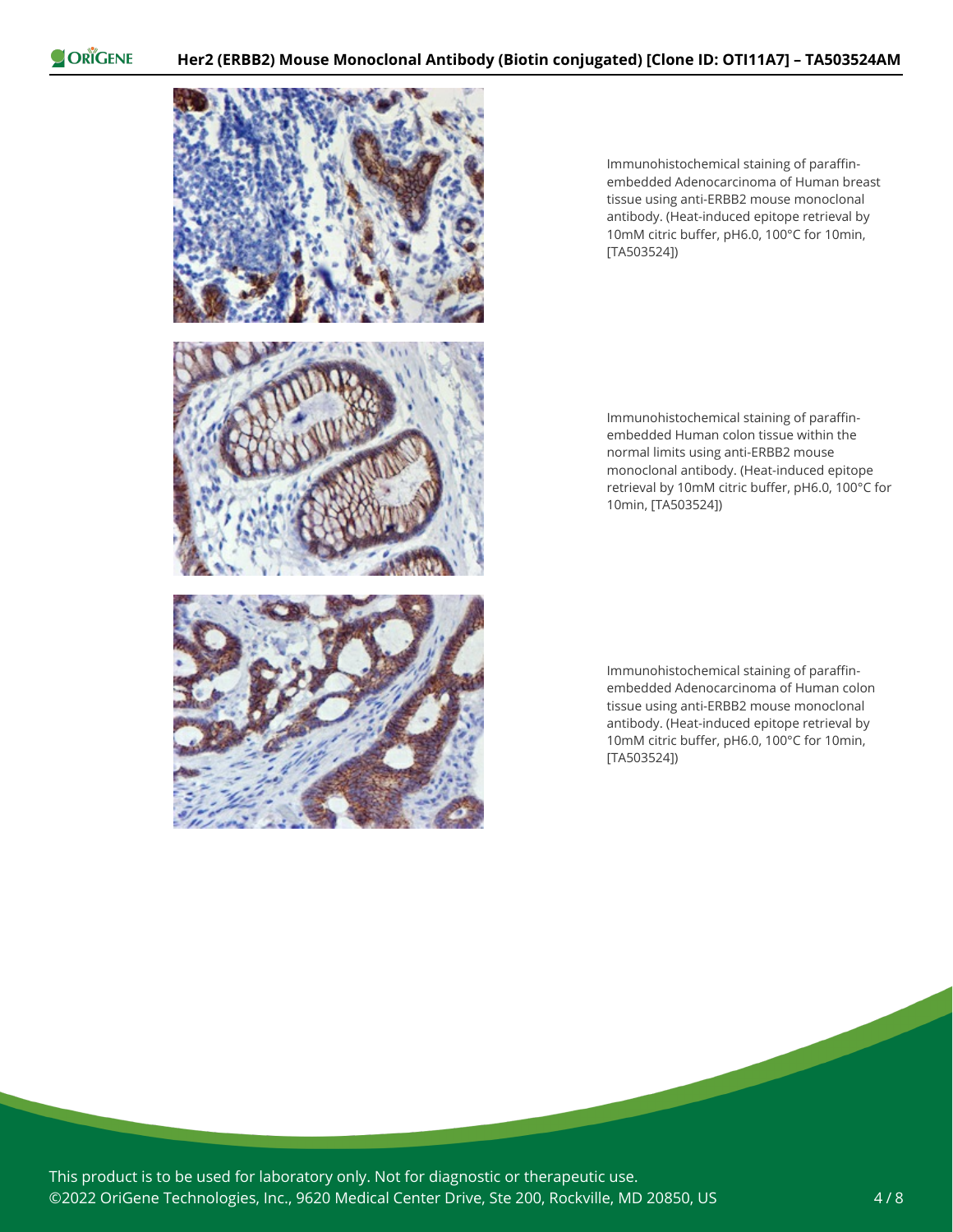

Immunohistochemical staining of paraffinembedded Human Kidney tissue within the normal limits using anti-ERBB2 mouse monoclonal antibody. (Heat-induced epitope retrieval by 10mM citric buffer, pH6.0, 100°C for 10min, [TA503524])

Immunohistochemical staining of paraffinembedded Adenocarcinoma of Human ovary tissue using anti-ERBB2 mouse monoclonal antibody. (Heat-induced epitope retrieval by 10mM citric buffer, pH6.0, 100°C for 10min, [TA503524])

Immunohistochemical staining of paraffinembedded Human pancreas tissue within the normal limits using anti-ERBB2 mouse monoclonal antibody. (Heat-induced epitope retrieval by 10mM citric buffer, pH6.0, 100°C for 10min, [TA503524])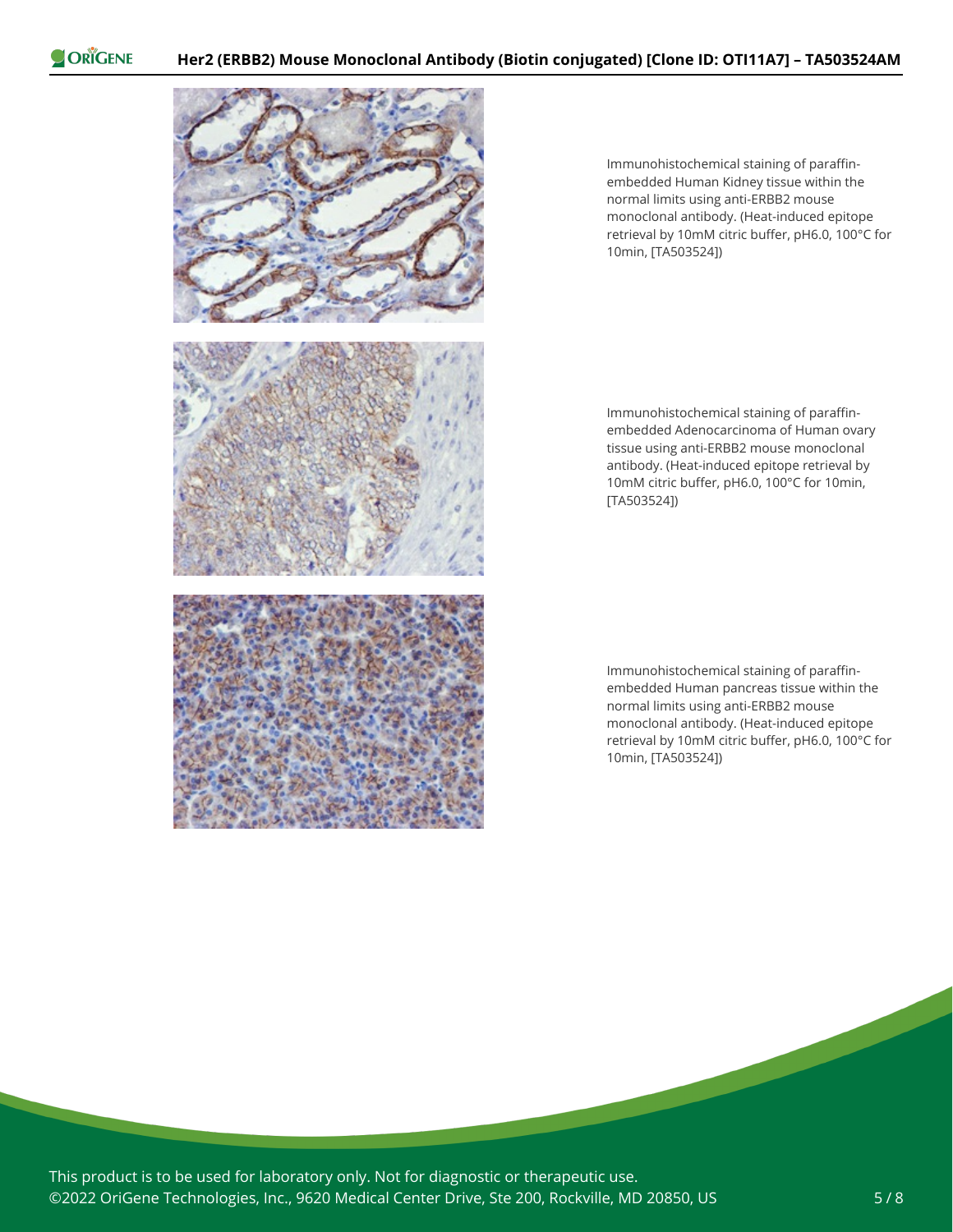

Immunohistochemical staining of paraffinembedded Carcinoma of Human pancreas tissue using anti-ERBB2 mouse monoclonal antibody. (Heat-induced epitope retrieval by 10mM citric buffer, pH6.0, 100°C for 10min, [TA503524])

Immunohistochemical staining of paraffinembedded Carcinoma of Human thyroid tissue using anti-ERBB2 mouse monoclonal antibody. (Heat-induced epitope retrieval by 10mM citric buffer, pH6.0, 100°C for 10min, [TA503524])

Immunohistochemical staining of paraffinembedded Adenocarcinoma of Human endometrium tissue using anti-ERBB2 mouse monoclonal antibody. (Heat-induced epitope retrieval by 10mM citric buffer, pH6.0, 100°C for 10min, [TA503524])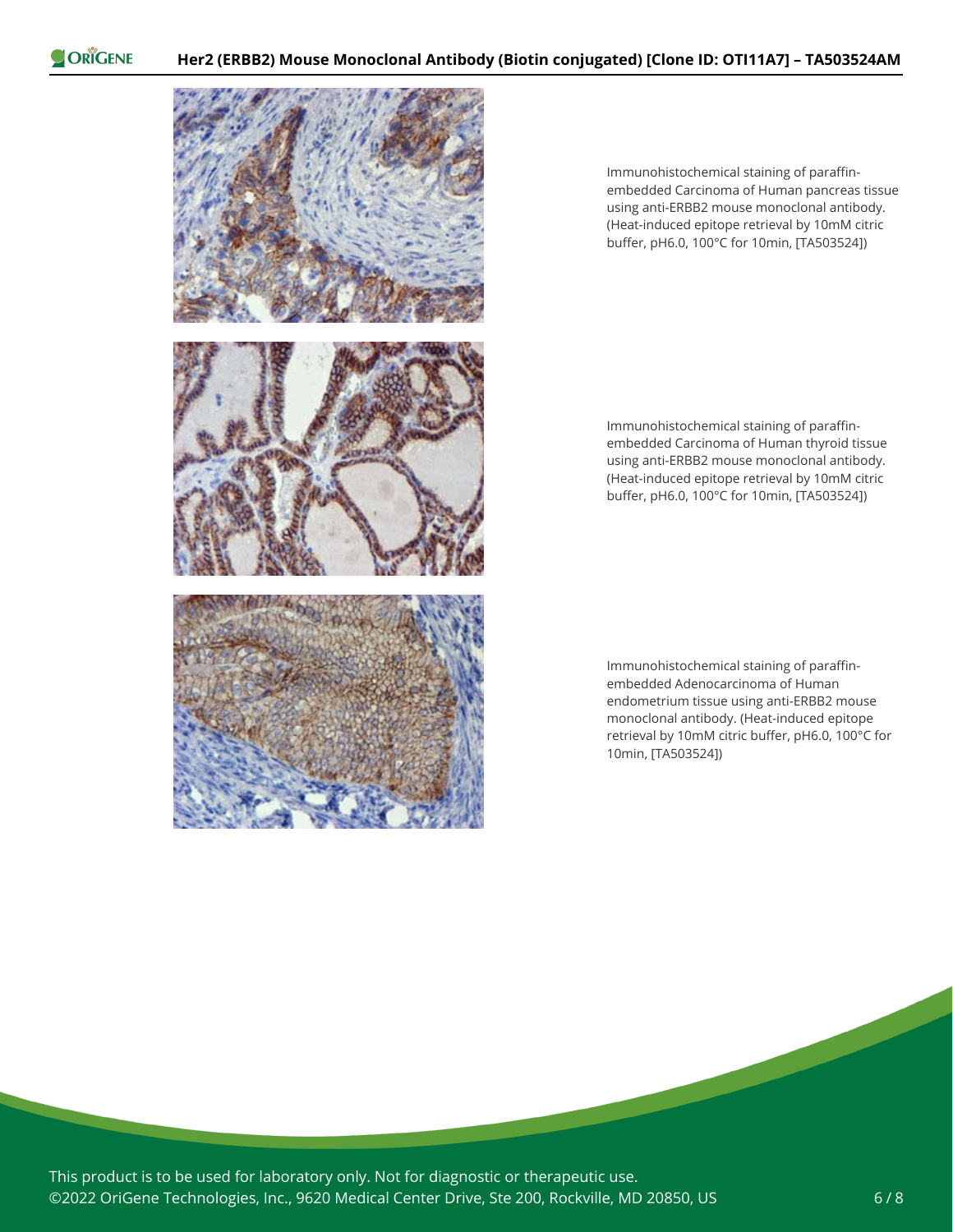

Immunohistochemical staining of paraffinembedded Human prostate tissue within the normal limits using anti-ERBB2 mouse monoclonal antibody. (Heat-induced epitope retrieval by 10mM citric buffer, pH6.0, 100°C for 10min, [TA503524])

Immunohistochemical staining of paraffinembedded Carcinoma of Human prostate tissue using anti-ERBB2 mouse monoclonal antibody. (Heat-induced epitope retrieval by 10mM citric buffer, pH6.0, 100°C for 10min, [TA503524])

Immunohistochemical staining of paraffinembedded Human tonsil within the normal limits using anti-ERBB2 mouse monoclonal antibody. (Heat-induced epitope retrieval by 10mM citric buffer, pH6.0, 100°C for 10min, [TA503524])